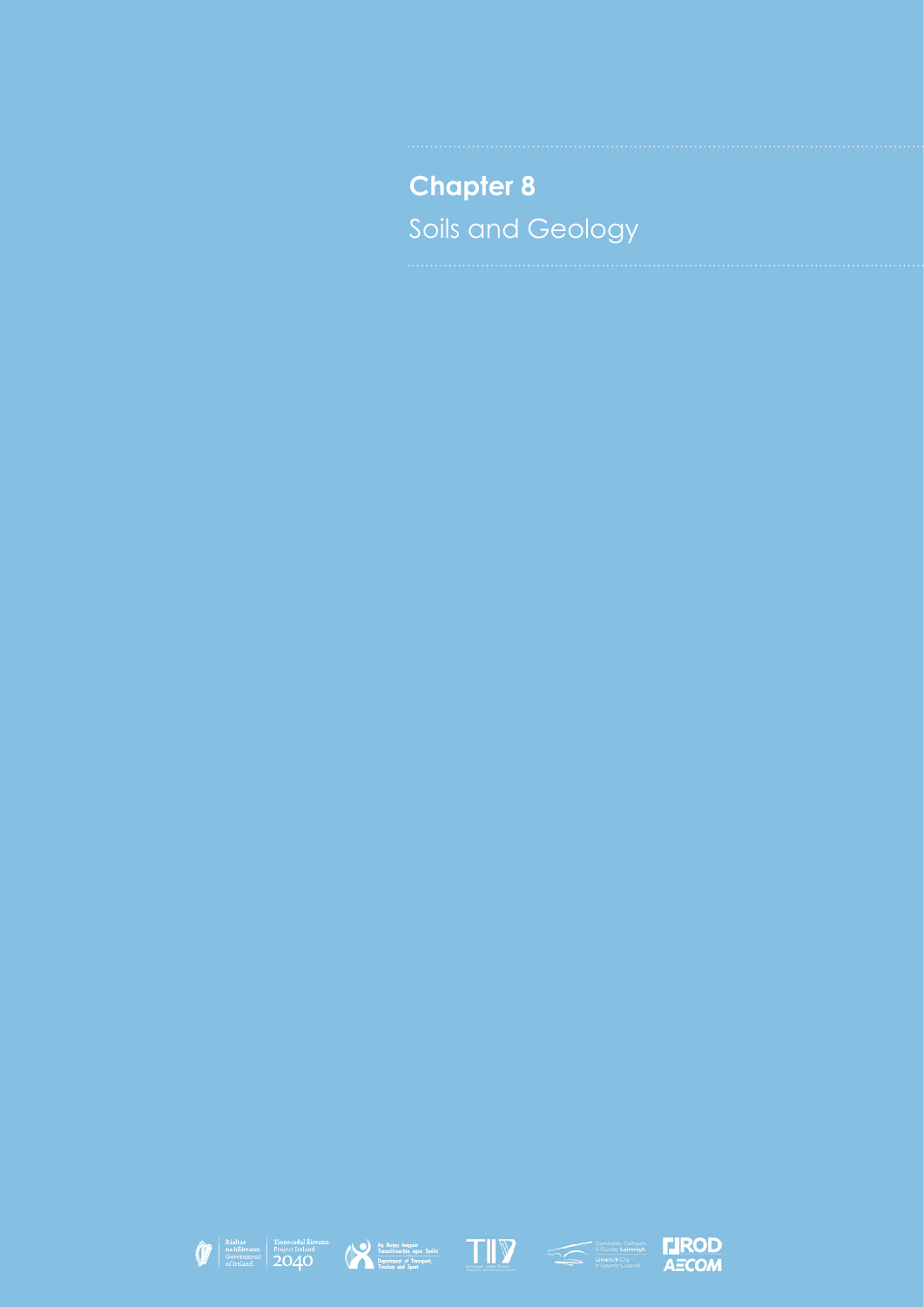# **Chapter 8 Soils and Geology**

# **8.1 Introduction**

This chapter considers and assesses the likely significant impacts with regard to Soils and Geology associated with both the construction and operational phases of the proposed road development. Measures to mitigate the likely impacts of the proposed road development are outlined, and residual impacts are described. The chapter initially sets out the methodology used (Section 8.2), describes the existing environment for soils and geology (Section 8.3), examines the predicted impacts of the proposed development (Section 8.4), proposes mitigation measures (Section 8.5), and identifies residual impacts (Section 8.6).

# **8.2 Methodology**

#### **8.2.1 Legislation and Guidelines**

This chapter is prepared having regard to the requirements of section 50, sub-sections (2) and (3) of the Roads Act 1993 as amended, and with the following guidance:

- *Environmental Impact Assessment of Projects: Guidance on the preparation of the Environmental Impact Assessment Report* (European Commission, 2017);
- *Guidelines on the Information to be contained in Environmental Impact Statements*, (EPA, 2002);
- *Advice notes on Current Practice (in the preparation of Environmental Impact Statements),* (EPA, 2003);
- *Environmental Impact Assessment of National Road Schemes - A Practical Guide, Revision 1* (TII, 20 November 2008); and
- *Transport Infrastructure Ireland Guidelines on Procedures for Assessment and Treatment of Geology, Hydrology and Hydrogeology for National Road Schemes* (TII 2008).

The following Guidance documents which are currently in draft form have also been consulted:

- *Draft Guidelines on the Information to be Contained in Environmental Impact Assessment Reports* (EPA, August 2017); and
- *Draft Advice Notes for Preparing Environmental Impact Statements,* (EPA, September 2015).

#### **8.2.2 Consultation**

Consultation was carried out with the relevant bodies as detailed below. Consultees contacted for the purposes of the assessment were:

- Geological Survey of Ireland (GSI);
- Department of Housing, Planning and Local Government;
- Department of Agriculture, Food and the Marine;
- Department of Communications, Climate Action and the Environment;
- The Environmental Protection Agency;
- Local Authorities In particular the Environment and Water Services Sections of Limerick City & County Council.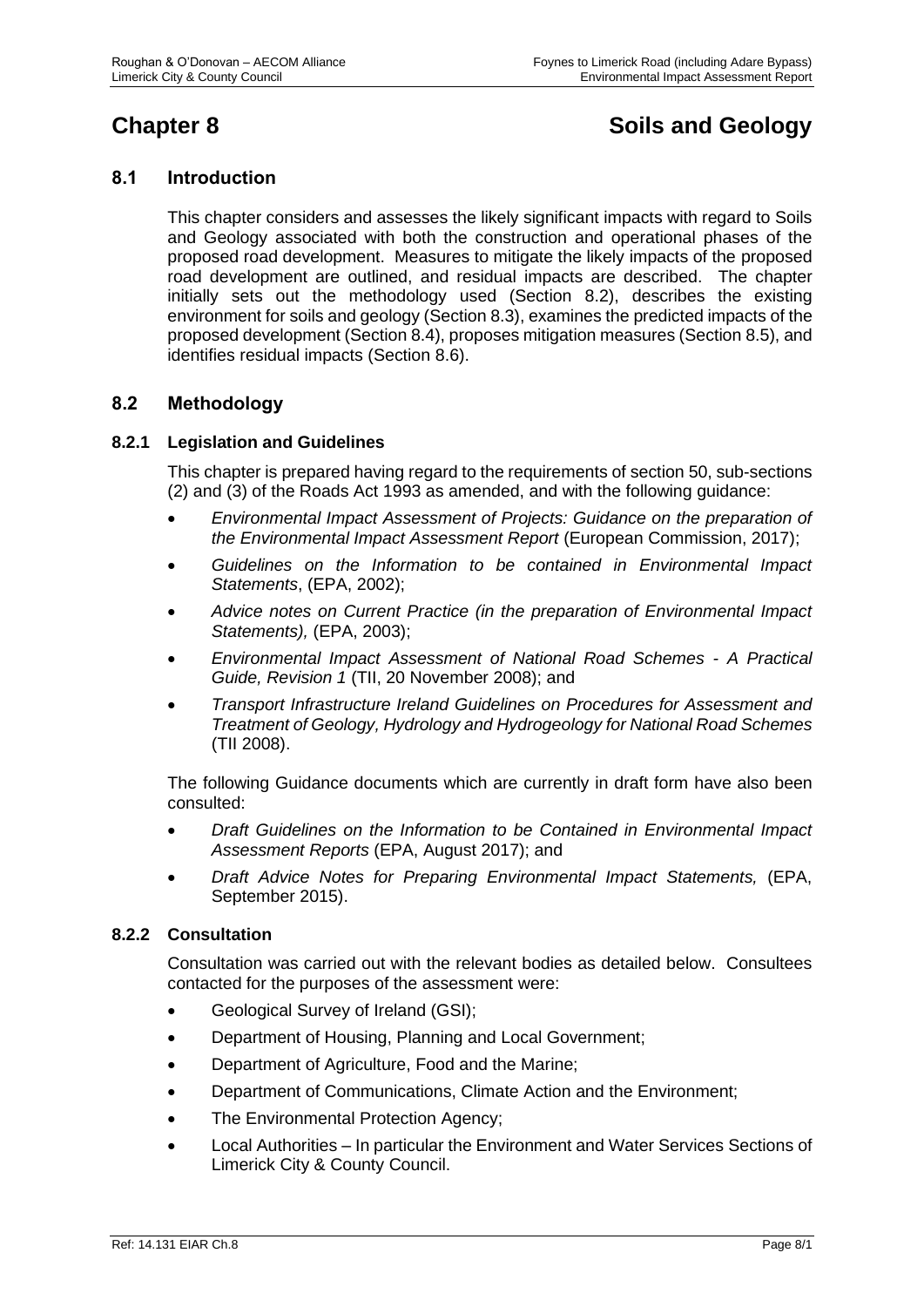Consultation with other specialists on the project team has also been undertaken throughout the development of the project.

## **8.2.3 Study Area and Baseline Data Collection**

Data compilation of available published information was completed during the Constraints and Route Selection studies. Additional information has been compiled from the following sources:

- Relevant pre-existing information from earlier schemes:
- Feedback from consultations with statutory consultees, interested organisations and affected third parties;
- Site inspections between 2014 and 2018;
- Findings of ground investigations (boreholes, rotary drill holes, trial pits and probes and in-situ and laboratory test data) along the proposed road.

#### **8.2.4 Site Inspections**

Several site inspections were undertaken at various locations along the length of the proposed road development in order to assist in the identification and assessment of the environmental impact of the proposed road development on the geological environment and on features of geological interest. The inspections augmented existing information sources and aerial photographs and enabled planning of the ground investigations.

#### **8.2.5 Ground Investigations**

Ground investigations were undertaken in several phases during the development of the Foynes to Limerick Road between October 2016 and January 2019. The scope of the investigations was to determine the soil, bedrock and groundwater conditions and to establish the presence of any contaminants along the corridor. The results of these ground investigations are illustrated in Figures 8.1 to 8.24 of Volume 3 of the EIAR.

#### **8.2.6 Impact Assessment Methodology**

The potential impact of the proposed road development on the soils and geology environment has been assessed by classifying the importance of the relevant attributes and quantifying the likely magnitude of any impact on these attributes. The rating criteria for assessing the importance of geological features within the study area are outlined in [Table 8.1](#page-3-0) whilst the rating criteria for quantifying the magnitudes of impacts are outlined in [Table 8.2.](#page-4-0)

The rating of potential environmental effects on the soils and geology environment are based on the assessment criteria presented in [Table 8.3](#page-5-0) which take account of both the importance of an attribute and magnitude of the potential environmental impacts of the proposed road development on it. These impact ratings are in accordance with impact assessment criteria provided in the EPA, *Draft Guidelines on the Information to be contained in Environmental Impact Assessment Reports* (August 2017).

The impact assessment methodology is in accordance with the guidance outlined in Section 5.4 of the TII's Guidelines on Procedures for Assessment & Treatment of Geology, Hydrology & Hydrogeology for National Roads (TII, 2008). Impact categories, impact duration and type/nature of impacts have been taken into account in this assessment as per those guidelines.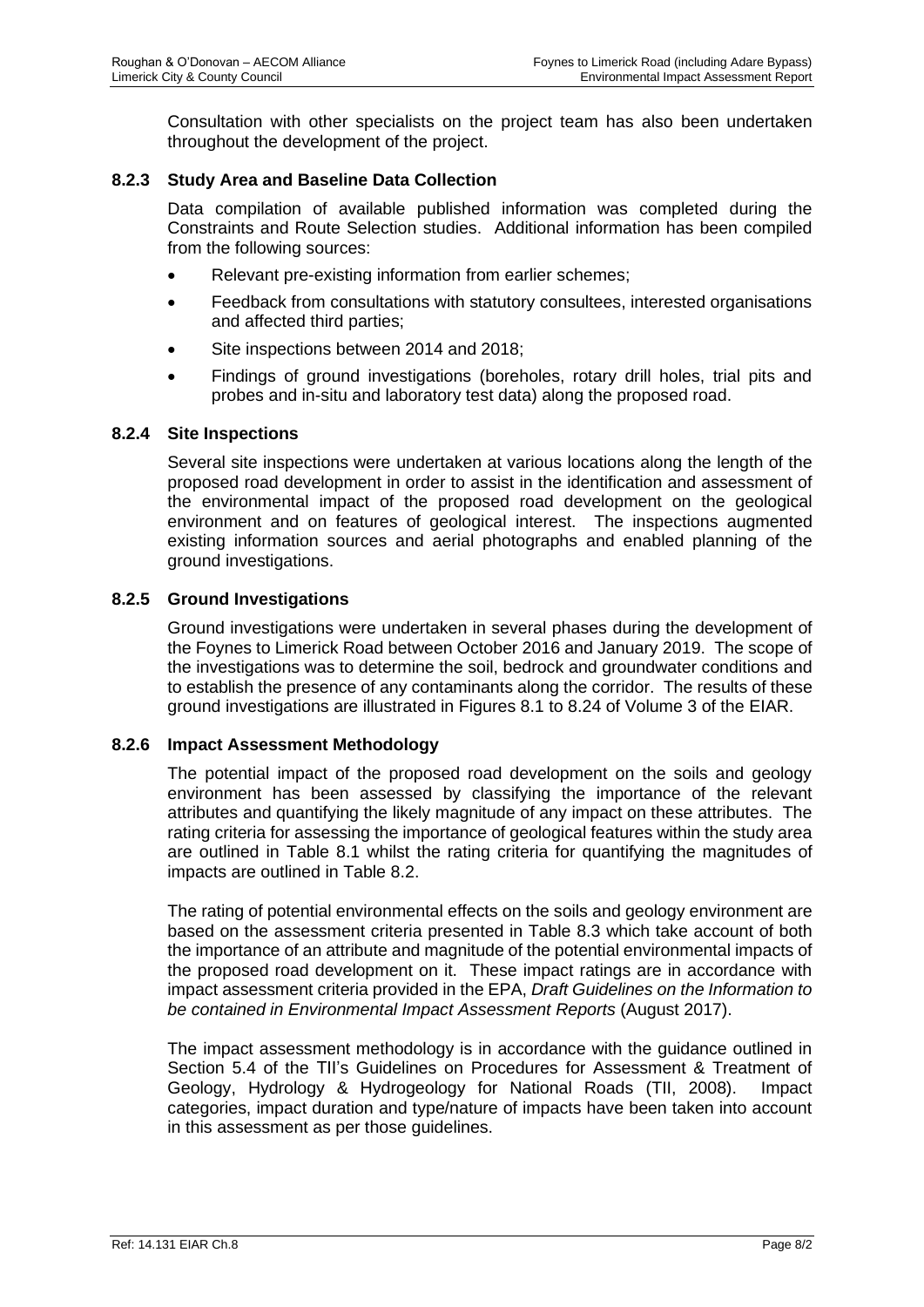# **Limitations in the Methodology and Gaps in Information**

There were no limitations in the methodology or significant gaps in information which affected the assessment.

| Importance       | <b>Criteria</b>                                                                                                                                                                                                                                                                                                              | <b>Typical Example</b>                                                                                                                                                                                                                                                                                                                                |  |  |
|------------------|------------------------------------------------------------------------------------------------------------------------------------------------------------------------------------------------------------------------------------------------------------------------------------------------------------------------------|-------------------------------------------------------------------------------------------------------------------------------------------------------------------------------------------------------------------------------------------------------------------------------------------------------------------------------------------------------|--|--|
| <b>Very High</b> | Attribute has a high quality,<br>significance or value on a<br>regional or national scale.<br>Degree<br>or<br>extent<br>οf<br>soil<br>contamination is significant on a<br>national or regional scale.<br>Volume of peat and/or soft<br>organic soil underlying route is<br>significant on a national or<br>regional scale.* | Geological feature rare on a regional or<br>national scale (NHA).<br>Large existing quarry or pit.<br>Proven economically extractable mineral<br>resource.                                                                                                                                                                                            |  |  |
| High             | Attribute has a high quality,<br>significance or value on a local<br>scale. Degree or extent of soil<br>contamination is significant on a<br>local scale.<br>Volume of peat and/or soft<br>organic soil underlying route is<br>significant on a local scale.*                                                                | Contaminated soil on site with previous<br>heavy industrial usage.<br>Large recent landfill site for mixed wastes.<br>Geological feature of high value on a local<br>scale (County Geological Site).<br>Well drained and/or high fertility soils.<br>Moderately sized existing quarry or pit.<br>Marginally economic extractable mineral<br>resource. |  |  |
| <b>Medium</b>    | Attribute has a medium quality,<br>significance or value on a local<br>scale.<br>Degree<br>extent<br>soil<br>or<br>οf<br>contamination is moderate on a<br>local scale.<br>Volume of peat and/or soft<br>organic soil underlying route is<br>moderate on a local scale.*                                                     | Contaminated soil on site with previous light<br>industrial usage.<br>Small recent landfill site for mixed wastes.<br>Moderately drained and/or moderate fertility<br>soils.<br>Small existing quarry or pit.<br>Sub-economic<br>extractable<br>mineral<br>resource.                                                                                  |  |  |
| Low              | Attribute has a low quality,<br>significance or value on a local<br>scale.<br>Degree<br>extent<br>οf<br>soil<br>or<br>contamination is minor on a local<br>scale.<br>Volume of peat and/or soft<br>organic soil underlying route is<br>small on a local scale.*                                                              | Large historical and/or recent site for<br>construction and demolition wastes.<br>Small historical and/or recent landfill site for<br>construction and demolition wastes.<br>Poorly drained and/or low fertility soils.<br>Uneconomically<br>extractable<br>mineral<br>resource.                                                                      |  |  |

## <span id="page-3-0"></span>**Table 8.1 Criteria for Rating Site Importance**

*\* relative to the total volume of inert soil disposed of and/or recovered*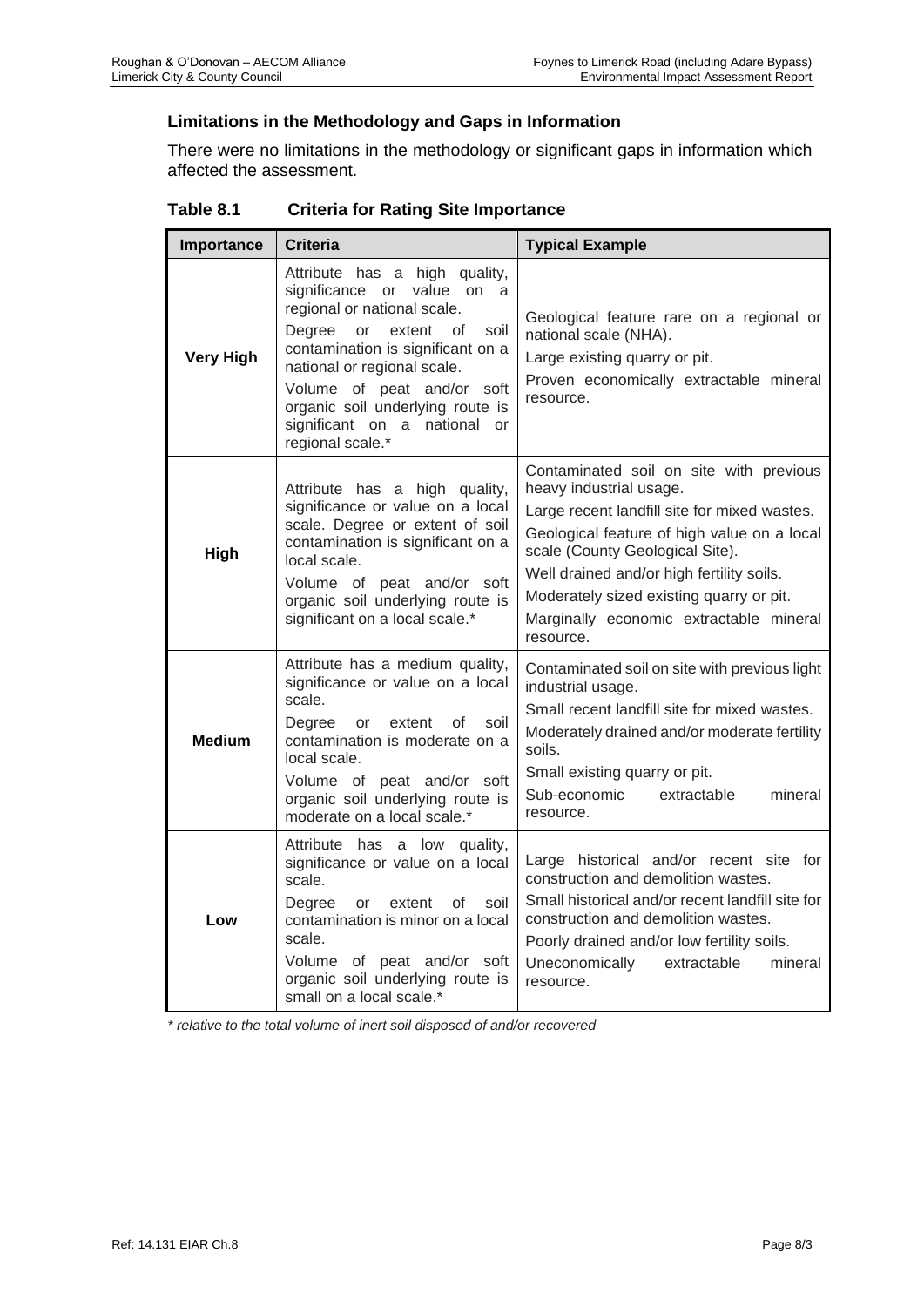#### <span id="page-4-0"></span>**Table 8.2 Criteria for Rating the Impact Magnitude at EIAR Stage – Estimation of Magnitude of Impact on Soil/Geology Attribute**

| <b>Magnitude</b><br>of Impact        | <b>Criteria</b>                                                                                                  | <b>Typical Examples</b>                                                                                                                                                                                                                                                                                                                                                                                                                                              |  |
|--------------------------------------|------------------------------------------------------------------------------------------------------------------|----------------------------------------------------------------------------------------------------------------------------------------------------------------------------------------------------------------------------------------------------------------------------------------------------------------------------------------------------------------------------------------------------------------------------------------------------------------------|--|
| Large<br><b>Adverse</b>              | Results in loss of<br>attribute.                                                                                 | Loss of high proportion of future quarry or pit reserves.<br>Irreversible loss of high proportion of local high fertility<br>soils.<br>Removal of entirety of geological heritage feature.<br>Requirement to excavate / remediate entire waste site.<br>Requirement to excavate and replace high proportion<br>of peat, organic soils and/or soft mineral soils beneath<br>alignment.                                                                                |  |
| <b>Moderate</b><br><b>Adverse</b>    | Results in impact<br>on integrity of<br>attribute or loss of<br>part of attribute.                               | Loss of moderate proportion of future quarry or pit<br>reserves.<br>Removal of part of geological heritage feature.<br>Irreversible loss of moderate proportion of local high<br>fertility soils.<br>Requirement to excavate / remediate significant<br>proportion of waste site.<br>Requirement to excavate and replace moderate<br>proportion of peat, organic soils and/or soft mineral<br>soils beneath alignment.                                               |  |
| Small<br><b>Adverse</b>              | Results in minor<br>impact on integrity<br>of attribute or loss<br>of small part of<br>attribute.                | Loss of small proportion of future quarry or pit<br>reserves.<br>Removal of small part of geological heritage feature.<br>Irreversible loss of small proportion of local high<br>fertility soils and/or high proportion of local low fertility<br>soils.<br>Requirement to excavate / remediate small proportion<br>of waste site.<br>Requirement to excavate and replace small proportion<br>of peat, organic soils and/or soft mineral soils beneath<br>alignment. |  |
| <b>Negligible</b>                    | Results in an<br>impact on attribute<br>but of insufficient<br>magnitude to affect<br>either use or<br>integrity | No measurable changes in attributes.                                                                                                                                                                                                                                                                                                                                                                                                                                 |  |
| <b>Minor</b><br><b>Beneficial</b>    | Results in minor<br>improvement of<br>attribute quality                                                          | Minor enhancement of geological heritage feature.                                                                                                                                                                                                                                                                                                                                                                                                                    |  |
| <b>Moderate</b><br><b>Beneficial</b> | Results in<br>moderate<br>improvement of<br>attribute quality                                                    | Moderate enhancement of geological heritage<br>feature.                                                                                                                                                                                                                                                                                                                                                                                                              |  |
| <b>Major</b><br><b>Beneficial</b>    | Results in major<br>improvement of<br>attribute quality                                                          | Major enhancement of geological heritage feature.                                                                                                                                                                                                                                                                                                                                                                                                                    |  |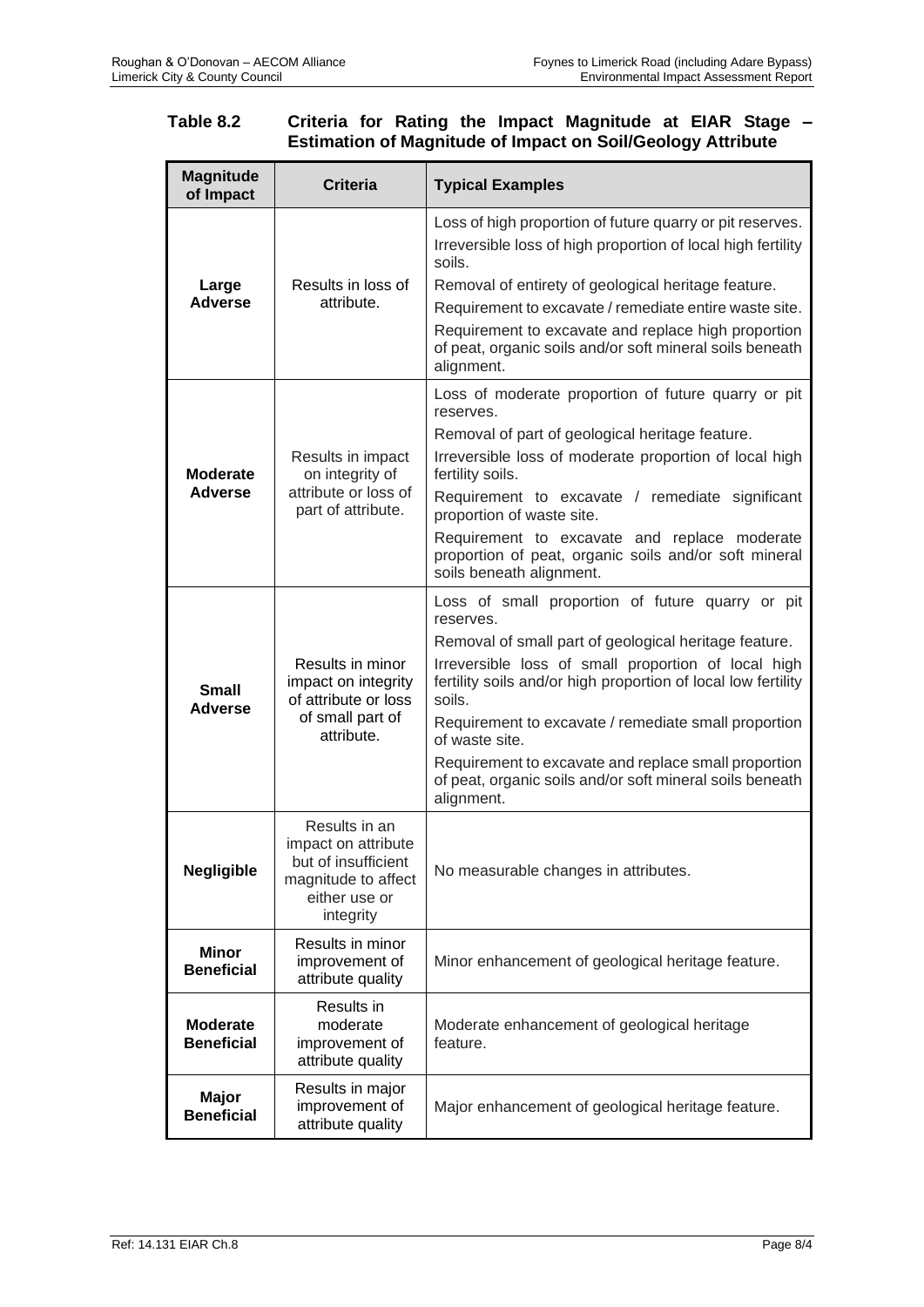| <b>Significance</b>                                                                                                                                                 | <b>Description</b>                                                                                                                 |  |  |  |  |  |
|---------------------------------------------------------------------------------------------------------------------------------------------------------------------|------------------------------------------------------------------------------------------------------------------------------------|--|--|--|--|--|
| Imperceptible                                                                                                                                                       | An effect capable of measurement but without significant<br>consequences                                                           |  |  |  |  |  |
| <b>Not Significant</b>                                                                                                                                              | An effect which causes noticeable changes in the character of the<br>environment but without significant consequences              |  |  |  |  |  |
| An effect which causes noticeable changes in the character of the<br><b>Slight Effects</b><br>environment without affecting its sensitivities                       |                                                                                                                                    |  |  |  |  |  |
| <b>Moderate Effects</b>                                                                                                                                             | An effect that alters the character of the environment in a manner<br>that is consistent with existing or emerging baseline trends |  |  |  |  |  |
| An effect which, by its character, magnitude, duration or intensity<br><b>Significant</b><br>alters a sensitive aspect of the environment.                          |                                                                                                                                    |  |  |  |  |  |
| An effect which by its character, magnitude, duration or intensity<br><b>Very Significant</b><br>significantly alters most of a sensitive aspect of the environment |                                                                                                                                    |  |  |  |  |  |
| <b>Profound Effect</b><br>An effect which obliterates sensitive characteristics                                                                                     |                                                                                                                                    |  |  |  |  |  |

# <span id="page-5-0"></span>**Table 8.3 Significance of Effects**

# **8.3 Existing Environment for Soils & Geology**

The following sections provide an overview of the regional geological environment with details of available site investigation information within the EIAR study area. Bedrock geology, sub-soils and geological features of importance such as karst features are documented here. The results of the ground investigations undertaken for the proposed road development are also illustrated in Figures 8.1 to 8.24 of Volume 3 of the EIAR.

Overburden deposits generally consist of glacial till, derived from limestone with a number of areas of soft ground that are typically shallow, less than 4m deep, but which extend up to 6m deep in two localised areas. (Ardaneer at approximate Ch.1+300 and Ch.29+050 north of Rathkeale).

Bedrock is generally Limestone, with Mudstone noted to the North of Rathkeale (Ch.28+750 to 29+150), at Gortnagrour (Ch.58+350 to 58+550) and at Rower More (Ch.59+850 to 61+150m). Bedrock was generally encountered between depths of 0.3m and 6.5m.

Bedrock was noted to be karstified limestone in a number of areas underlying the proposed road development. However, no karst surface depressions have been observed and no recorded features exist within 2km of the proposed road development on the GSI database. Geophysical surveys identified a number of anomalies (potential areas of karstification) in the bedrock and additional rotary core holes were undertaken at these locations.

A number of rotary core logs across the site indicated small voids, areas of clay infill, and large inflows of water but there was no evidence of instability in areas investigated for concern in relation to potential cavities under the proposed road foundation. Notably, the cutting at Mulderricksfield near Barrigone (Ch.5+150 to 6+400) contains evidence of voids and soil infilling within the bedrock at various depths from 5m to 11m.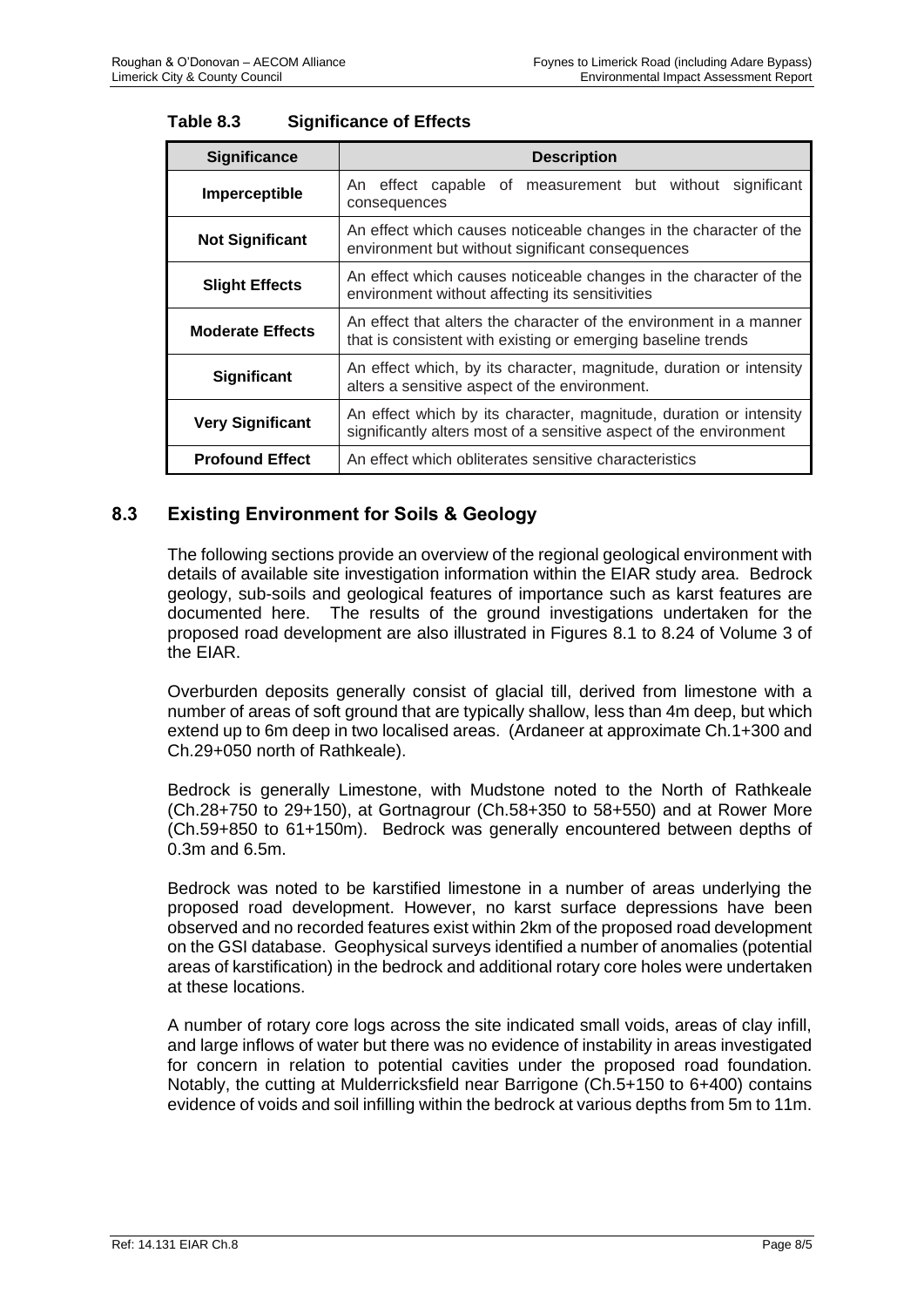# **8.4 Predicted Impacts for Soils & Geology**

An analysis of the predicted impacts of the proposed road development on soils and geology during construction and operation is presented in the following sections. The assessment considered geological features identified within 250m of the proposed road development and follows the requirements of the Transport Infrastructure Ireland (TII 2008) *Guidelines on Procedures for Assessment and Treatment of Geology, Hydrology and Hydrogeology for National Road Schemes*.

#### **8.4.1 Do Nothing Scenario**

In the case where the road would not be developed, there would be no resulting impacts on the Soils or Geology along the proposed road development. The impact would therefore be neutral.

#### **8.4.1 Do Something Scenario (Construction Phase Impacts)**

#### *8.4.1.1 Deep Cuttings*

[Table 8.4](#page-6-0) shows the significant cuttings deeper than 7m and describes the soils, subsoil and bedrock and whether water was encountered during site investigations.

<span id="page-6-0"></span>

| <b>From</b><br>Ch. | To<br>Ch. | Length<br>(m) | Max. Cut<br>Depth (m) | Soil type / Stratum                                   |
|--------------------|-----------|---------------|-----------------------|-------------------------------------------------------|
| $1 + 350$          | $1+750$   | 400           | 8                     | Glacial Till / Limestone                              |
| $5+150$            | $6+400$   | 1.250         | 19                    | Glacial Till / Limestone<br>(Groundwater encountered) |
| $52+400$           | 56+000    | 3,600         | 11                    | Glacial Till / Limestone<br>(Groundwater encountered) |
| 60+000             | 60+500    | 500           | 9                     | Glacial Till / Limestone                              |

| <b>Areas of Deep Cut</b><br>Table 8.4 |
|---------------------------------------|
|---------------------------------------|

The total volume of cut material within the proposed road development amounts to approximately 3.0 million  $m^3$  of which rock will amount to 1.9 million  $m^3$  (63%). Of the soils to be excavated,  $300,000m^3$  (27%) is expected to be unsuitable for reuse and will be used, instead, for non-structural fill in landscaping and drainage features. Thus, a net volume of 2.7 million  $m<sup>3</sup>$  of cut material will be available for embankment construction within the proposed road development.

The deep cuttings along the proposed road development may result in a minor positive educational benefit in terms of the enhancement of geological heritage features where geological strata are exposed to view.

#### *8.4.1.2 Construction Dewatering*

In areas of significant cuts, temporary drainage will be required to allow excavation in a dry environment, locally lowering the ground water table where necessary. The impact of this drainage is addressed in Chapter 9 (Hydrogeology). Where glacial till is located, the dewatering will be minimal, whereas in areas with porous bedrock this may be more significant.

In areas of karstification any change in the normal groundwater patterns may cause potential instabilities. Such lowering of the water table during construction in karst areas could potentially lead to localised instabilities. However, based on the findings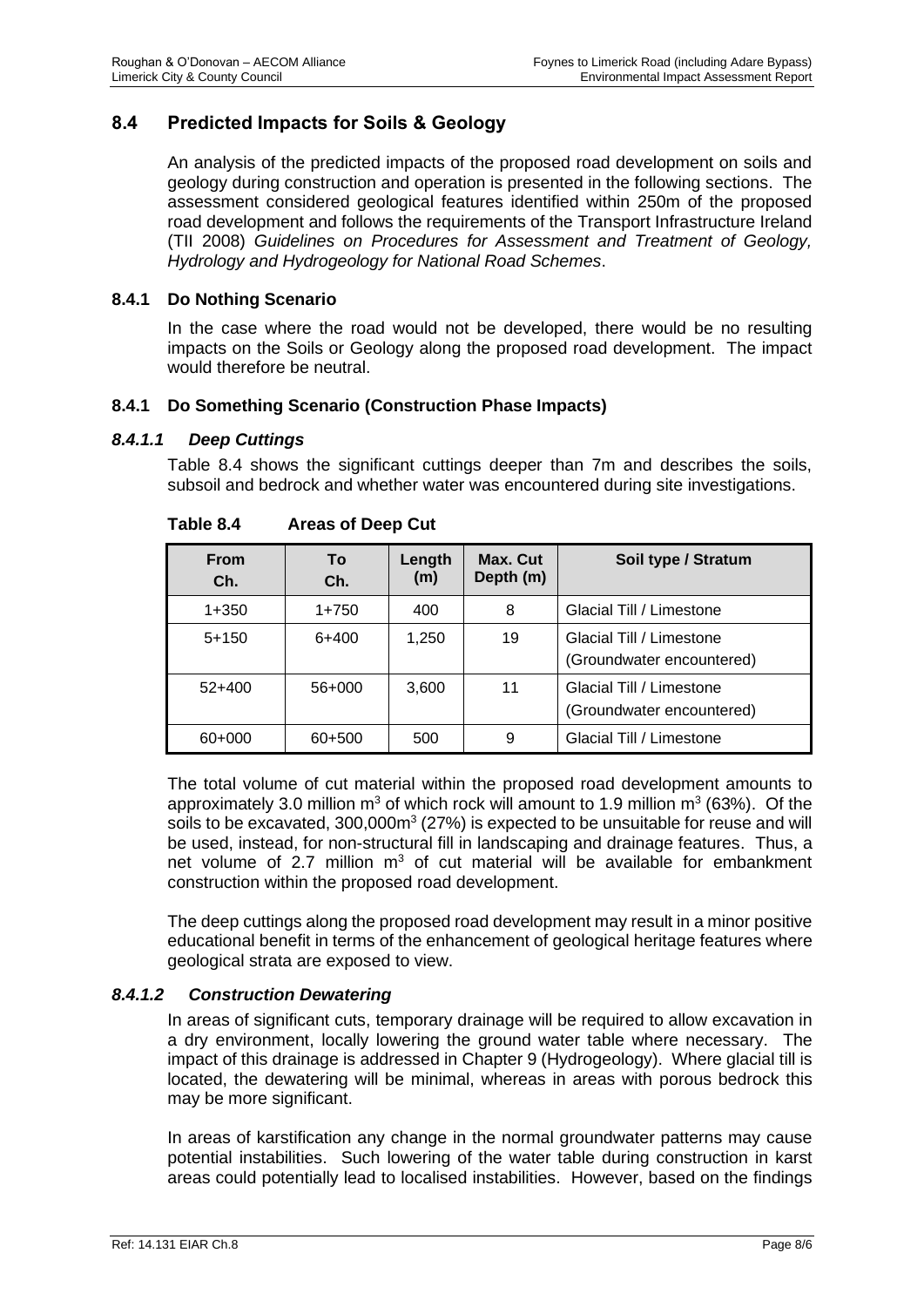of the ground investigations, construction dewatering will not be required in any potential karst areas.

[Table 8.4](#page-6-0) details the deep cuttings within the proposed road development. Potential impacts for groundwater at these cuttings are addressed in Chapter 9 Hydrogeology.

# *8.4.1.3 Slope Stability in Soil Cuttings*

Cuttings through glacial till and rock vary along the proposed road development up to a maximum depth of 19m. The major cut slopes will consist of an upper layer of typically 3m depth of glacial till and gravels overlying bedrock which is weathered in the upper several metres and becomes more solid at depth. The glacial till and gravel layers are generally dry and above groundwater level such that seepage from slopes which can lead to erosion and instability of slopes is not expected.

## *8.4.1.4 Rock Excavation Methods*

In areas of significant cut, as listed in [Table 8.4](#page-6-0) above, limestone rock will be encountered which requires removal. The method of removal can include a variety of construction methods from digging the material out with a bucket of an excavator for the upper weathered layers, use of a rock-breaker, or blasting for the higher strength rock at deeper levels, which can have noise and vibration impacts associated with it, as discussed in Chapter 12 Noise and Vibration of this EIAR.

Blasting is likely to be employed at the 19m deep cut at Mulderricksfield (Ch.5+150 to 6+400) and potentially at the lowest levels of cut at Ballycannon (Ch.52+400 to 56+000). At the other two smaller cuttings at Ardaneer (Ch.1+350 to 1+750) and Islandea (Ch.60+000 to 60+500) there is less likelihood that blasting could be required, but this possibility is assumed in the assessment of construction noise and vibration impacts.

#### *8.4.1.5 Karst*

Some karst limestone is expected to be encountered in the proposed cutting of up to 19m depth at Mulderricksfield near Barrigone (Ch.5+150 to 6+400m). Standard design and construction measures are anticipated including mass concrete filling of any cavities found in the road formation or at the bridge foundations for the new Cooper's Lane. Otherwise no special measures will be required.

#### *8.4.1.6 High Embankments*

[Table 8.5](#page-7-0) shows the significant embankments higher than 7m and describes the underlying soils.

| <b>From</b><br>Ch. | To<br>Ch.  | Length<br>(m) | Max. Fill<br>Height (m) | <b>Underlying Soil</b>          |
|--------------------|------------|---------------|-------------------------|---------------------------------|
| $2+400$            | $3+400$    | 1000          | 12                      | Shallow Alluvium & Glacial Till |
| $4 + 300$          | $5+100$    | 800           | 9.5                     | <b>Glacial Till</b>             |
| $20+000$           | $20+500$   | 500           | 8.0                     | <b>Glacial Till</b>             |
| $22+000$           | $24+000$   | 2.000         | 7.5                     | <b>Glacial Till</b>             |
| $25+400$           | $29+200$   | 3,800         | 11                      | <b>Glacial Till</b>             |
| $50+000$           | $51 + 300$ | 1,300         | 9.5                     | <b>Glacial Till</b>             |

<span id="page-7-0"></span>**Table 8.5 Areas of High Embankment**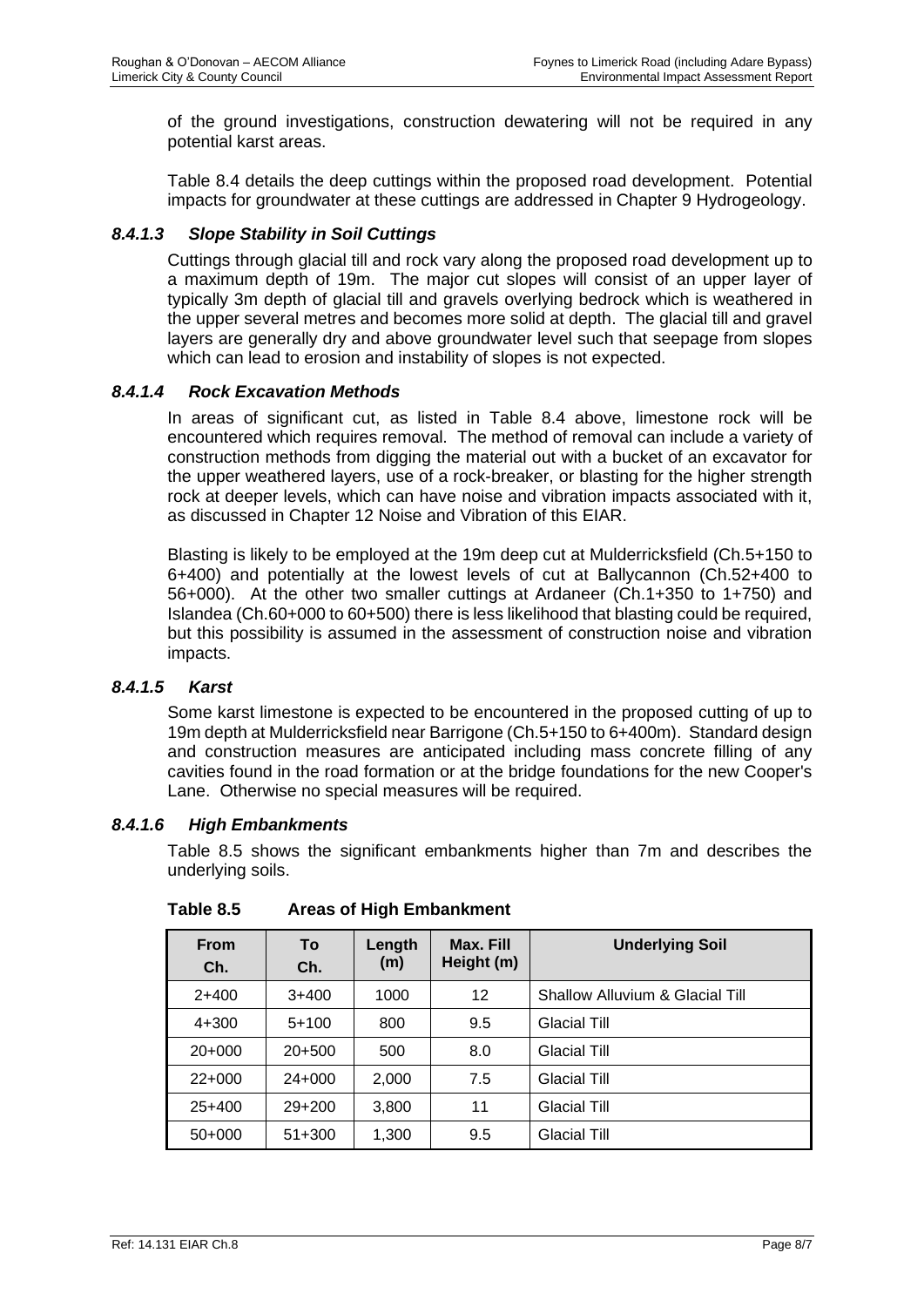| <b>From</b><br>Ch. | To<br>Ch. | Length<br>(m) | Max. Fill<br>Height (m) | <b>Underlying Soil</b>                                      |
|--------------------|-----------|---------------|-------------------------|-------------------------------------------------------------|
| 56+000             | 60+000    | 4,000         | 10                      | Glacial Till & localised Alluvium at<br>River Greanagh      |
| 60+500             | 61+500    | 1.000         | 9                       | Glacial Till & localised Alluvium at<br><b>River Maigue</b> |
| 61+500             | 64+000    | 2,500         | 11                      | <b>Glacial Till</b>                                         |

The total volume of fill material required for embankments and soft-ground replacement amounts to approximately 4 million  $m^3$ .

#### *8.4.1.7 Soft Ground Improvement*

Localised areas of soft, highly compressible or organic soil are present alongside some of the main watercourses where close to sea level, mainly at the crossings of the River Greanagh and Maigue in Section D, as well as close to a small lake at Blossomhill to the northeast of Rathkeale. Such soils will not be suitable as foundations for the proposed road.

The extent and depth of soft or organic soils is limited typically to 4m and maximum 6m deep, for which the most economical solution is full excavation and replacement with acceptable fill. The class of fill to be used will depend upon the location of the groundwater table.

As described in Chapter 4, a volume of  $300,000m<sup>3</sup>$  is estimated to be required to be replaced under the road formation. The volume of unsuitable earthworks material is expected to be about 10% of the total excavated materials. This will include the upper layers of weathered soils generally along the site and some localised soft spots beneath the road formation that will be excavated and replaced with stronger material. This is a small proportion compared to most similar road construction projects and can be utilised for non-structural fill purposes within the proposed road development. All unsuitable material from excavations, including soft ground beneath embankments, will be deposited on site, for the outer slopes of embankments and in landscaping works. There will be no requirement to export waste soil materials from the works site.

#### *8.4.1.8 Contaminated Soils and Waste*

The Ground Investigations included checks for possible contaminated soils or waste deposits within the footprint of the proposed road development, especially in proximity to a few known risk locations. It is not expected that such materials will be encountered in the works. Nonetheless, there is always a potential small risk of unforeseen contaminated materials being encountered on site during excavations, which would require disposal at a suitable facility off-site. The volume of such materials would be very small, and appropriate provisions in the works contract will ensure that all necessary precautions are applied to ensure the safe disposal of such material in accordance with the relevant regulations.

#### *8.4.1.9 Importation and Deposition of Materials*

The proposed road development will require excavation of materials from cuts and deposition of materials for embankments.

The total volume of fill material required of approximately 4.0 million  $m<sup>3</sup>$  exceeds the available 2.7 million  $m^3$  of cut material within the site and the 0.3 million  $m^3$  of unsuitable material which will be reused, resulting in an overall earthworks deficit. Thus, a net import of 1.15 million  $m<sup>3</sup>$  of fill material will be required as outlined in Table